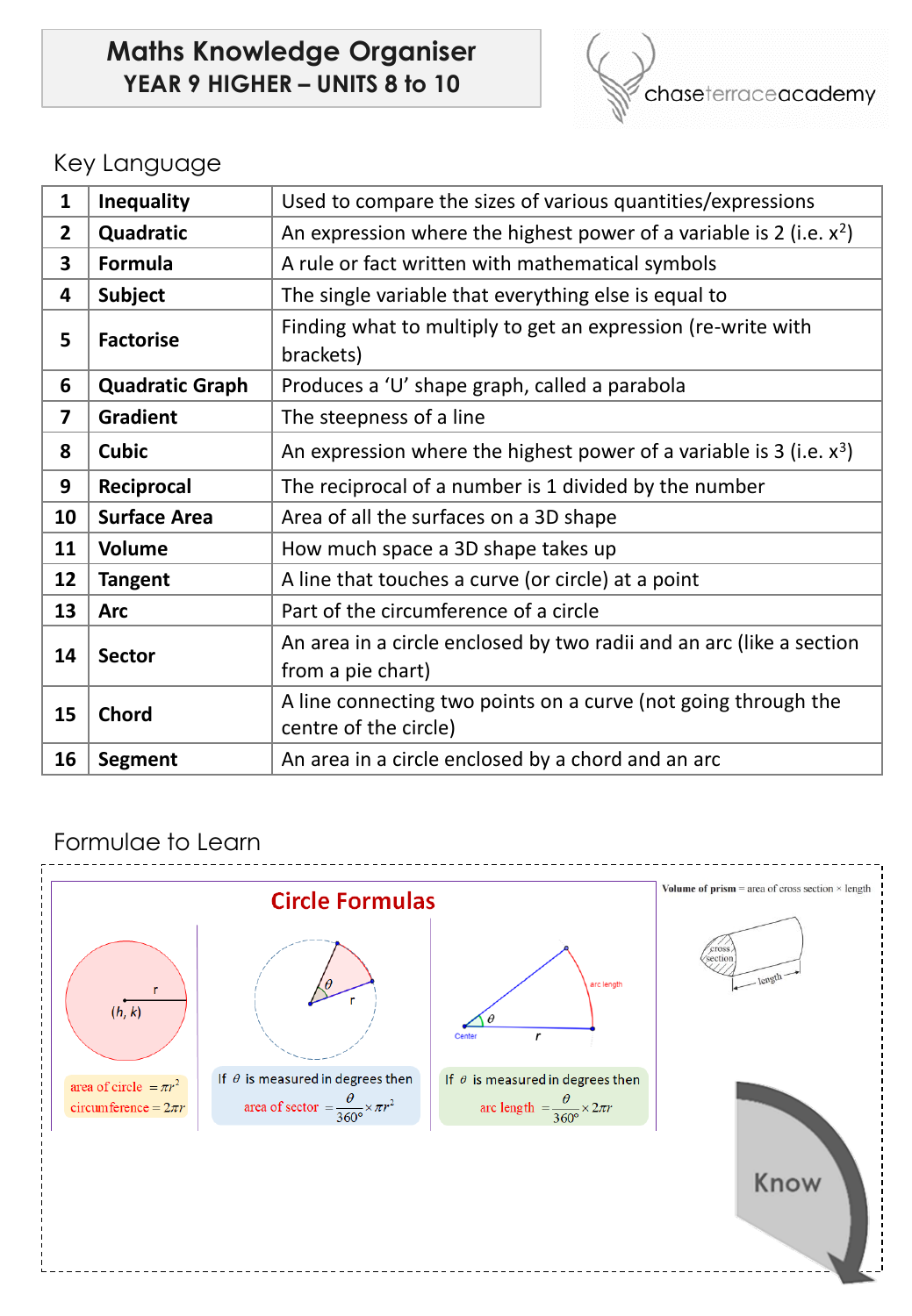## More to Learn



chaseterraceacademy